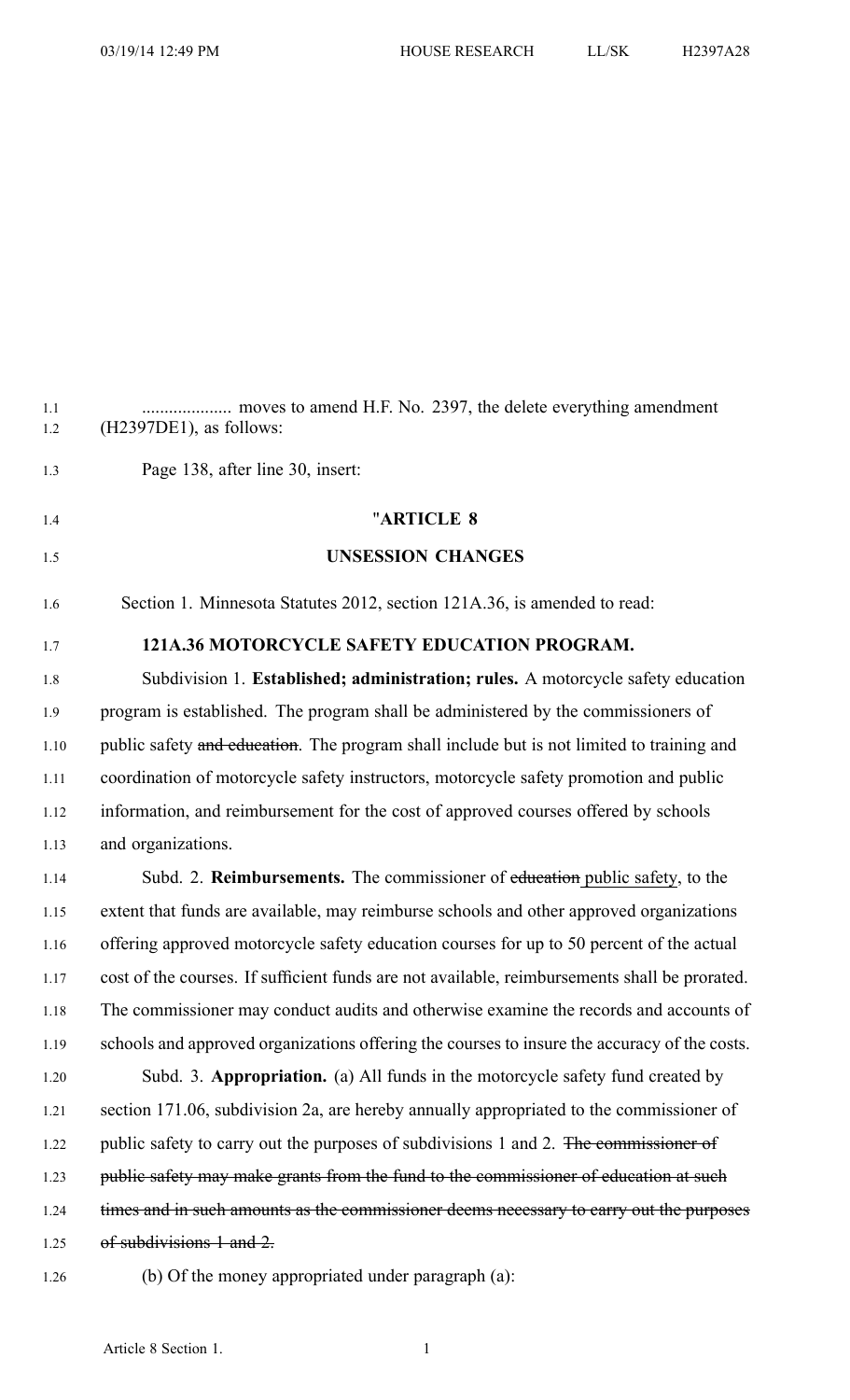2.1 (1) not more than five percen<sup>t</sup> shall be expended to defray the administrative costs 2.2 of carrying out the purposes of subdivisions 1 and 2; and 2.3 (2) not more than 65 percen<sup>t</sup> shall be expended for the combined purpose of 2.4 training and coordinating the activities of motorcycle safety instructors and making 2.5 reimbursements to schools and other approved organizations. 2.6 Sec. 2. Minnesota Statutes 2012, section 124D.141, subdivision 2, is amended to read: 2.7 Subd. 2. **Additional duties.** The following duties are added to those assigned 2.8 to the council under federal law: 2.9 (1) make recommendations on the most efficient and effective way to leverage state 2.10 and federal funding streams for early childhood and child care programs; 2.11 (2) make recommendations on how to coordinate or colocate early childhood and 2.12 child care programs in one state Office of Early Learning. The council shall establish a task 2.13 force to develop these recommendations. The task force shall include two nonexecutive 2.14 branch or nonlegislative branch representatives from the council; six representatives from 2.15 the early childhood caucus; two representatives each from the Departments of Education, 2.16 Human Services, and Health; one representative each from a local public health agency, a 2.17 local county human services agency, and a school district; and two representatives from 2.18 the private nonprofit organizations that support early childhood programs in Minnesota. 2.19 In developing recommendations in coordination with existing efforts of the council, the 2.20 task force shall consider how to: 2.21 (i) consolidate and coordinate resources and public funding streams for early 2.22 childhood education and child care, and ensure the accountability and coordinated 2.23 development of all early childhood education and child care services to children from birth 2.24 to kindergarten entrance; 2.25 (ii) create a seamless transition from early childhood programs to kindergarten; 2.26 (iii) encourage family choice by ensuring a mixed system of high-quality public and 2.27 private programs, with local points of entry, staffed by well-qualified professionals; 2.28 (iv) ensure parents <sup>a</sup> decisive role in the planning, operation, and evaluation of 2.29 programs that aid families in the care of children; 2.30 (v) provide consumer education and accessibility to early childhood education 2.31 and child care resources; 2.32 (vi) advance the quality of early childhood education and child care programs in order 2.33 to support the healthy development of children and preparation for their success in school;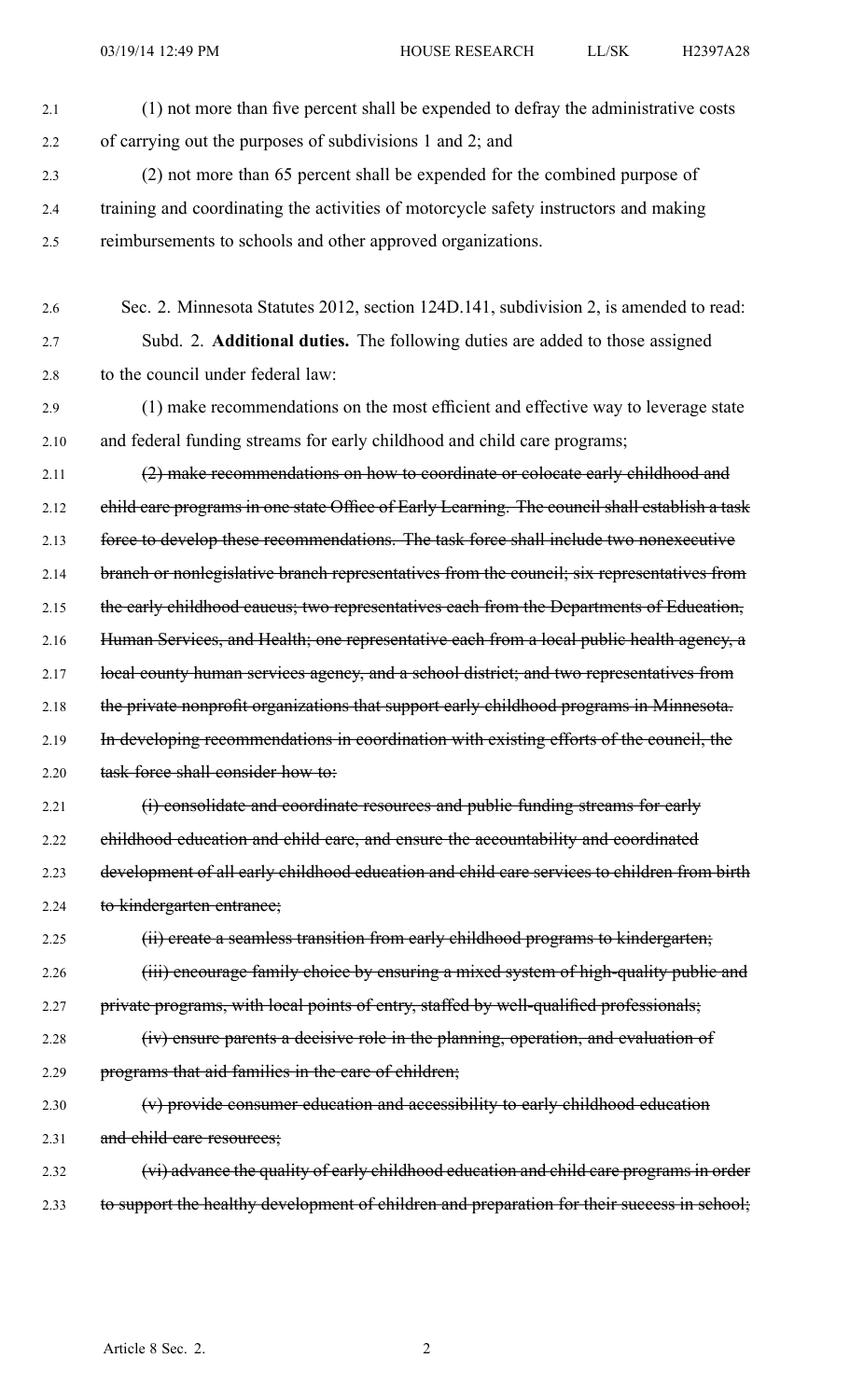| 3.1  | (vii) develop a seamless service delivery system with local points of entry for early      |
|------|--------------------------------------------------------------------------------------------|
| 3.2  | ehildhood education and child care programs administered by local, state, and federal      |
| 3.3  | agencies;                                                                                  |
| 3.4  | (viii) ensure effective collaboration between state and local child welfare programs       |
| 3.5  | and early childhood mental health programs and the Office of Early Learning;               |
| 3.6  | (ix) develop and manage an effective data collection system to support the necessary       |
| 3.7  | functions of a coordinated system of early childhood education and child care in order to  |
| 3.8  | enable accurate evaluation of its impact;                                                  |
| 3.9  | $(x)$ respect and be sensitive to family values and cultural heritage; and                 |
| 3.10 | (xi) establish the administrative framework for and promote the development of             |
| 3.11 | early childhood education and child care services in order to provide that these services, |
| 3.12 | staffed by well-qualified professionals, are available in every community for all families |
| 3.13 | that express a need for them.                                                              |
| 3.14 | In addition, the task force must consider the following responsibilities for transfer      |
| 3.15 | to the Office of Early Learning:                                                           |
| 3.16 | (A) responsibilities of the commissioner of education for early childhood education        |
| 3.17 | programs and financing under sections 119A.50 to 119A.535, 121A.16 to 121A.19, and         |
| 3.18 | $\frac{124D.129 \text{ to } 124D.2211}{2}$                                                 |
| 3.19 | (B) responsibilities of the commissioner of human services for child care assistance,      |
| 3.20 | child care development, and early childhood learning and child protection facilities       |
| 3.21 | programs and financing under chapter 119B and section 256E.37; and                         |
| 3.22 | (C) responsibilities of the commissioner of health for family home visiting programs       |
| 3.23 | and financing under section 145A.17.                                                       |
| 3.24 | Any costs incurred by the council in making these recommendations must be paid             |
| 3.25 | from private funds. If no private funds are received, the council must not proceed in      |
| 3.26 | making these recommendations. The council must report its recommendations to the           |
| 3.27 | governor and the legislature by January 15, 2011;                                          |
| 3.28 | $(3)$ (2) review program evaluations regarding high-quality early childhood programs;      |
| 3.29 | and                                                                                        |
| 3.30 | $(4)$ (3) make recommendations to the governor and legislature, including proposed         |
| 3.31 | legislation on how to most effectively create a high-quality early childhood system in     |
| 3.32 | Minnesota in order to improve the educational outcomes of children so that all children    |
| 3.33 | are school-ready by $2020\frac{1}{2}$ .                                                    |
| 3.34 | (5) make recommendations to the governor and the legislature by March 1, 2011, on          |
| 3.35 | the creation and implementation of a statewide school readiness report card to monitor     |
| 3.36 | progress toward the goal of having all children ready for kindergarten by the year 2020.   |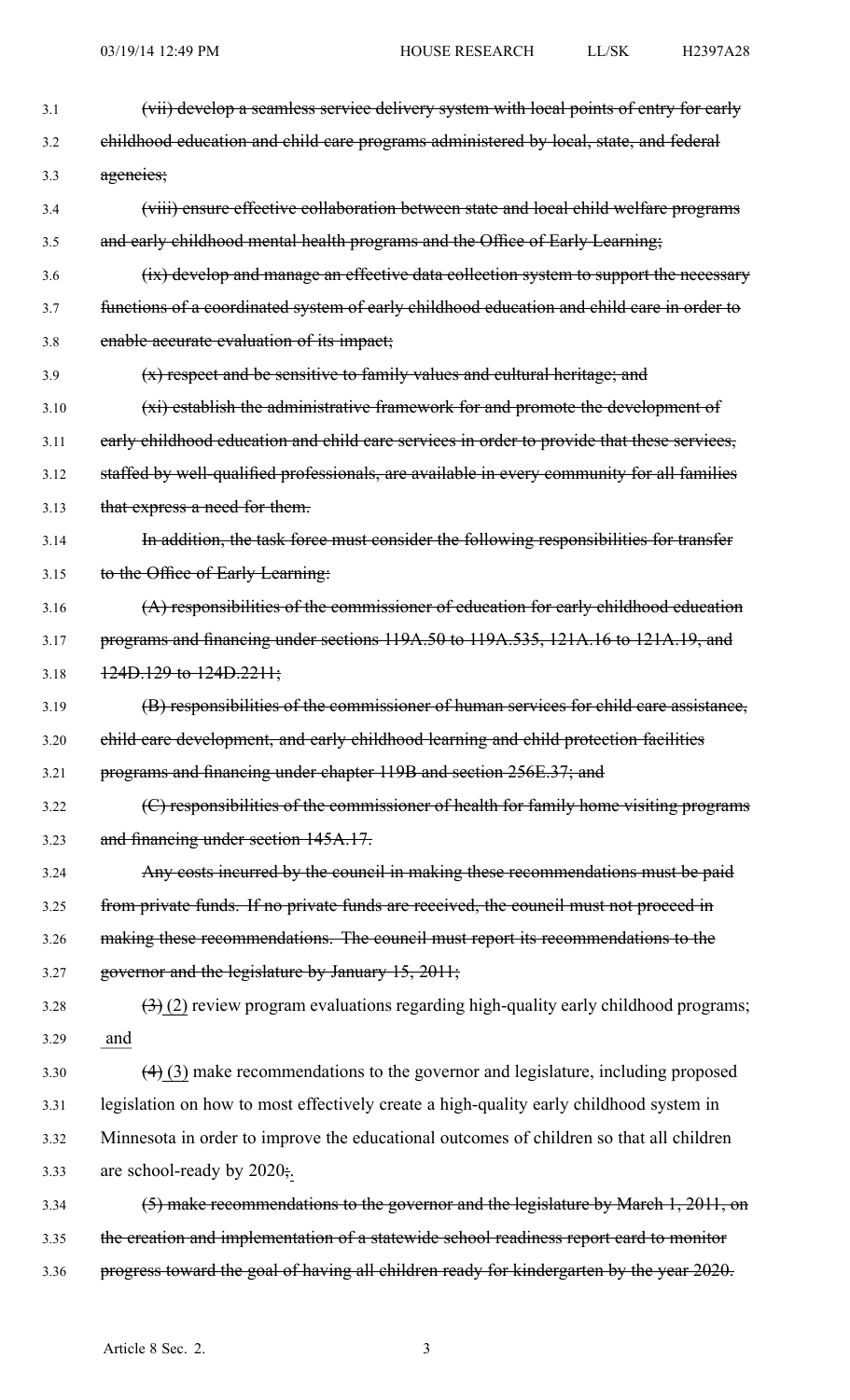4.1 The recommendations shall include what should be measured including both children and 4.2 system indicators, what benchmarks should be established to measure state progress 4.3 toward the goal, and how frequently the repor<sup>t</sup> card should be published. In making their 4.4 recommendations, the council shall consider the indicators and strategies for Minnesota's 4.5 early childhood system report, the Minnesota school readiness study, developmental 4.6 assessment at kindergarten entrance, and the work of the council's accountability 4.7 committee. Any costs incurred by the council in making these recommendations must be 4.8 paid from private funds. If no private funds are received, the council must not proceed in 4.9 making these recommendations; and

4.10 (6) make recommendations to the governor and the legislature on how to sereen 4.11 earlier and comprehensively assess children for school readiness in order to provide 4.12 increased early interventions and increase the number of children ready for kindergarten. 4.13 In formulating their recommendations, the council shall consider (i) ways to interface 4.14 with parents of children who are not participating in early childhood education or care 4.15 programs, (ii) ways to interface with family child care providers, child care centers, and 4.16 school-based early childhood and Head Start programs, (iii) if there are age-appropriate 4.17 and culturally sensitive screening and assessment tools for three-, four-, and five-year-olds, 4.18 (iv) the role of the medical community in sereening, (v) incentives for parents to have 4.19 children screened at an earlier age, (vi) incentives for early education and care providers 4.20 to comprehensively assess children in order to improve instructional practice, (vii) how to 4.21 phase in increases in screening and assessment over time, (viii) how the screening and 4.22 assessment data will be collected and used and who will have access to the data, (ix) 4.23 how to monitor progress toward the goal of having 50 percent of three-year-old children 4.24 sereened and 50 percent of entering kindergarteners assessed for school readiness by 2015 4.25 and 100 percent of three-year-old children screened and entering kindergarteners assessed 4.26 for school readiness by 2020, and (x) costs to meet these benchmarks. The council shall 4.27 consider the screening instruments and comprehensive assessment tools used in Minnesota 4.28 early childhood education and care programs and kindergarten. The council may survey 4.29 early childhood education and care programs in the state to determine the screening and 4.30 assessment tools being used or rely on previously collected survey data, if available. For 4.31 purposes of this subdivision, "school readiness" is defined as the child's skills, knowledge, 4.32 and behaviors at kindergarten entrance in these areas of child development: social; 4.33 self-regulation; cognitive, including language, literacy, and mathematical thinking; and 4.34 physical. For purposes of this subdivision, "screening" is defined as the activities used to 4.35 identify a child who may need further evaluation to determine delay in development or 4.36 disability. For purposes of this subdivision, "assessment" is defined as the activities used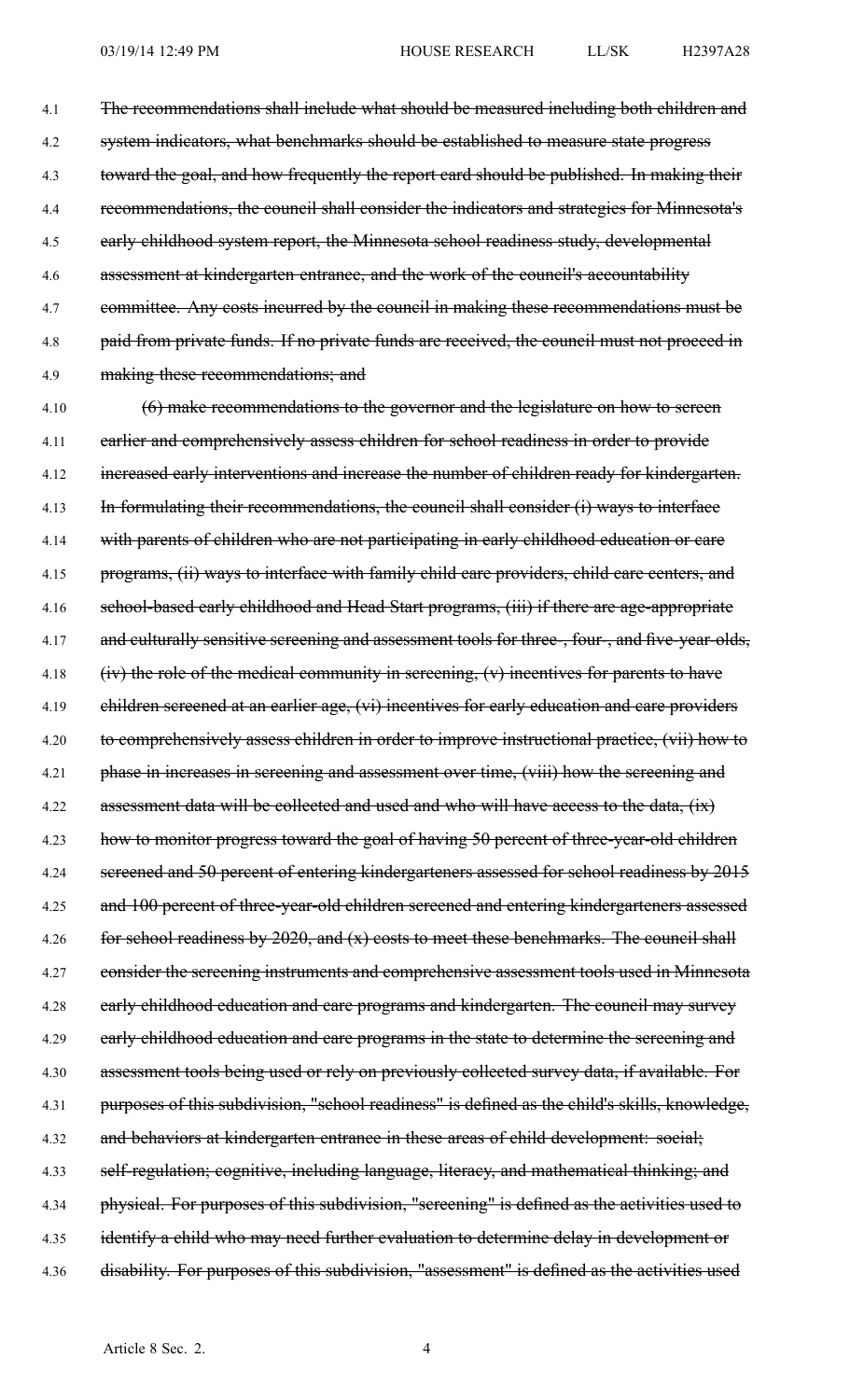| 5.1  | to determine a child's level of performance in order to promote the child's learning and              |
|------|-------------------------------------------------------------------------------------------------------|
| 5.2  | development. Work on this duty will begin in fiscal year 2012. Any costs incurred by the              |
| 5.3  | council in making these recommendations must be paid from private funds. If no private                |
| 5.4  | funds are received, the council must not proceed in making these recommendations. The                 |
| 5.5  | eouncil must report its recommendations to the governor and legislature by January 15,                |
| 5.6  | 2013, with an interim report on February 15, 2011.                                                    |
| 5.7  | Sec. 3. Minnesota Statutes 2012, section 124D.141, subdivision 3, is amended to read:                 |
| 5.8  | Subd. 3. Administration. An amount up to \$12,500 from federal child care and                         |
| 5.9  | development fund administrative funds and up to \$12,500 from prekindergarten exploratory             |
| 5.10 | project funds appropriated under Laws 2007, chapter 147, article 19, section 3, may be                |
| 5.11 | used to reimburse the parents on the council and for technical assistance and administrative          |
| 5.12 | support of the State Advisory Council on Early Childhood Education and Care. This                     |
| 5.13 | funding stream is for fiscal year 2009. The council may pursue additional funds from state,           |
| 5.14 | federal, and private sources. If additional operational funds are received, the council must          |
| 5.15 | reduce the amount of prekindergarten exploratory project funds used in an equal amount.               |
| 5.16 | Sec. 4. REVISOR'S INSTRUCTION.                                                                        |
| 5.17 | The revisor of statutes shall renumber Minnesota Statutes, section 121A.36, as                        |
| 5.18 | section 171.335. The revisor of statutes shall also make cross-reference changes in                   |
| 5.19 | Minnesota Statutes and Minnesota Rules consistent with the renumbering.                               |
| 5.20 | Sec. 5. REPEALER.                                                                                     |
| 5.21 | Minnesota Statutes 2012, sections 119A.04, subdivision 3; 119A.08; 120A.30;                           |
| 5.22 | 120B.19; 120B.24; 121A.17, subdivision 9; 122A.52; 122A.53; 122A.61, subdivision                      |
| 5.23 | 2; 122A.71; 124D.24; 124D.25; 124D.26; 124D.27; 124D.28; 124D.29; 124D.30; and                        |
| 5.24 | 124D.31, are repealed.                                                                                |
| 5.25 | <b>ARTICLE 9</b>                                                                                      |
|      |                                                                                                       |
| 5.26 | <b>CONFORMING CHANGES</b>                                                                             |
| 5.27 | Section 1. Minnesota Statutes 2012, section 120A.22, subdivision 2, is amended to read:               |
| 5.28 | Subd. 2. Applicability. This section and sections $120A.24$ ; $120A.26$ ; $\frac{120A.30}{1204.30}$ ; |
| 5.29 | 120A.32; and 120A.34 apply only to a child required to receive instruction according to               |
| 5.30 | subdivision 5 and to instruction that is intended to fulfill that requirement.                        |

5.31 Sec. 2. Minnesota Statutes 2012, section 120A.32, is amended to read: